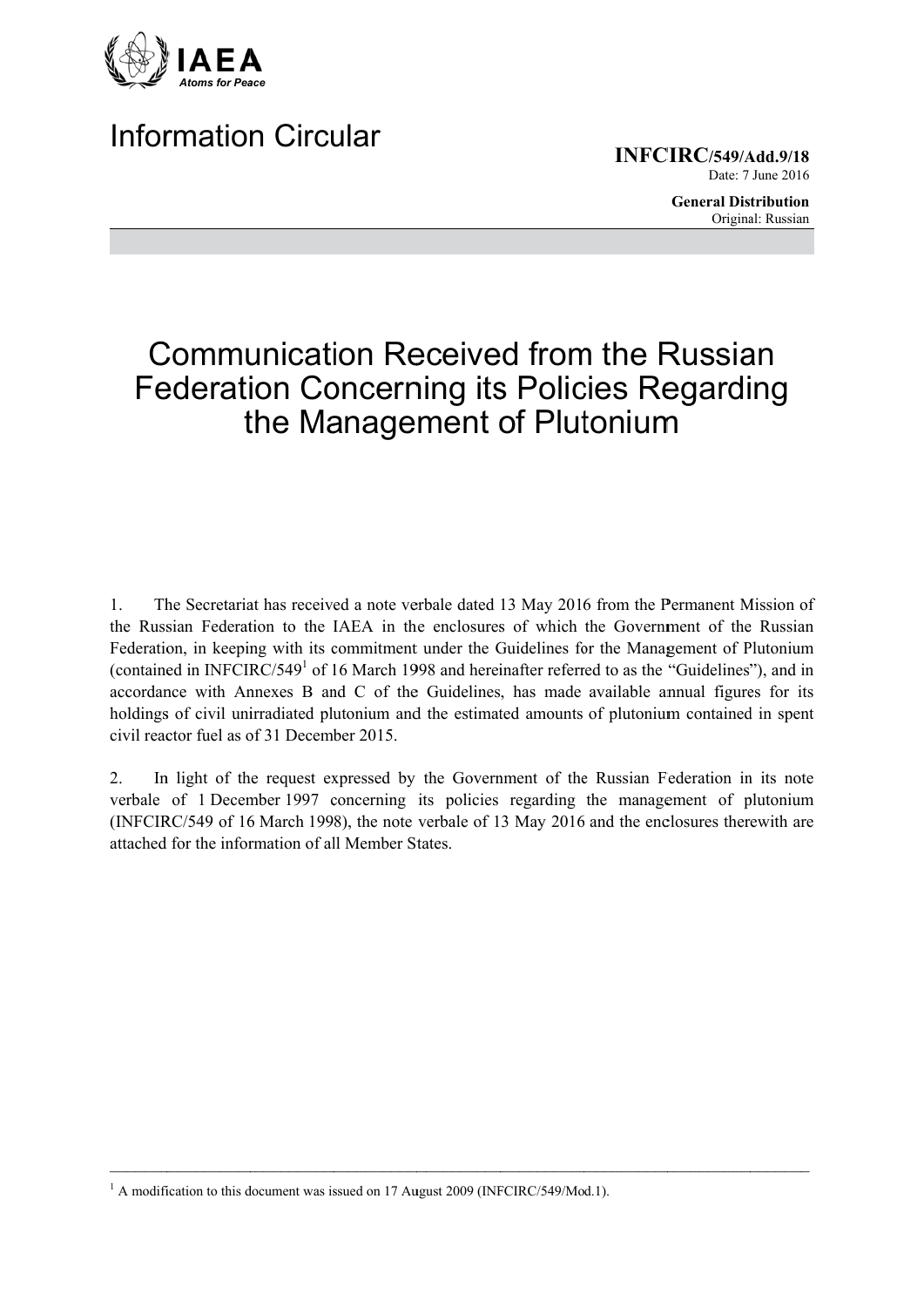INFCIRC/549/Add.9/18 Attachment

**Permanent Mission** of the Russian Federation to the international Organizations in Vienna Erzherzog-Karl-Strasse 182 Tel.: (+43-1) 282 53 91, 282 53 93 Fax:  $(+43-1)$  280 56 87 A-1220 Vienna

No. 1812-n

The Permanent Mission of the Russian Federation to the international organizations in Vienna presents its compliments to the Secretariat of the International Atomic Energy Agency and has the honour to forward a copy of the letter from the State Atomic Energy Corporation "Rosatom" containing the figures for holdings of civil unirradiated plutonium, provided in accordance with the Guidelines for the Management of Plutonium (INFCIRC/549), as of 31 December 2015.

The Mission avails itself of this opportunity to assure the Secretariat of its highest consideration.

[stamp]

Vienna, 13 May 2016

**SECRETARIAT INTERNATIONAL ATOMIC ENERGY AGENCY** Vienna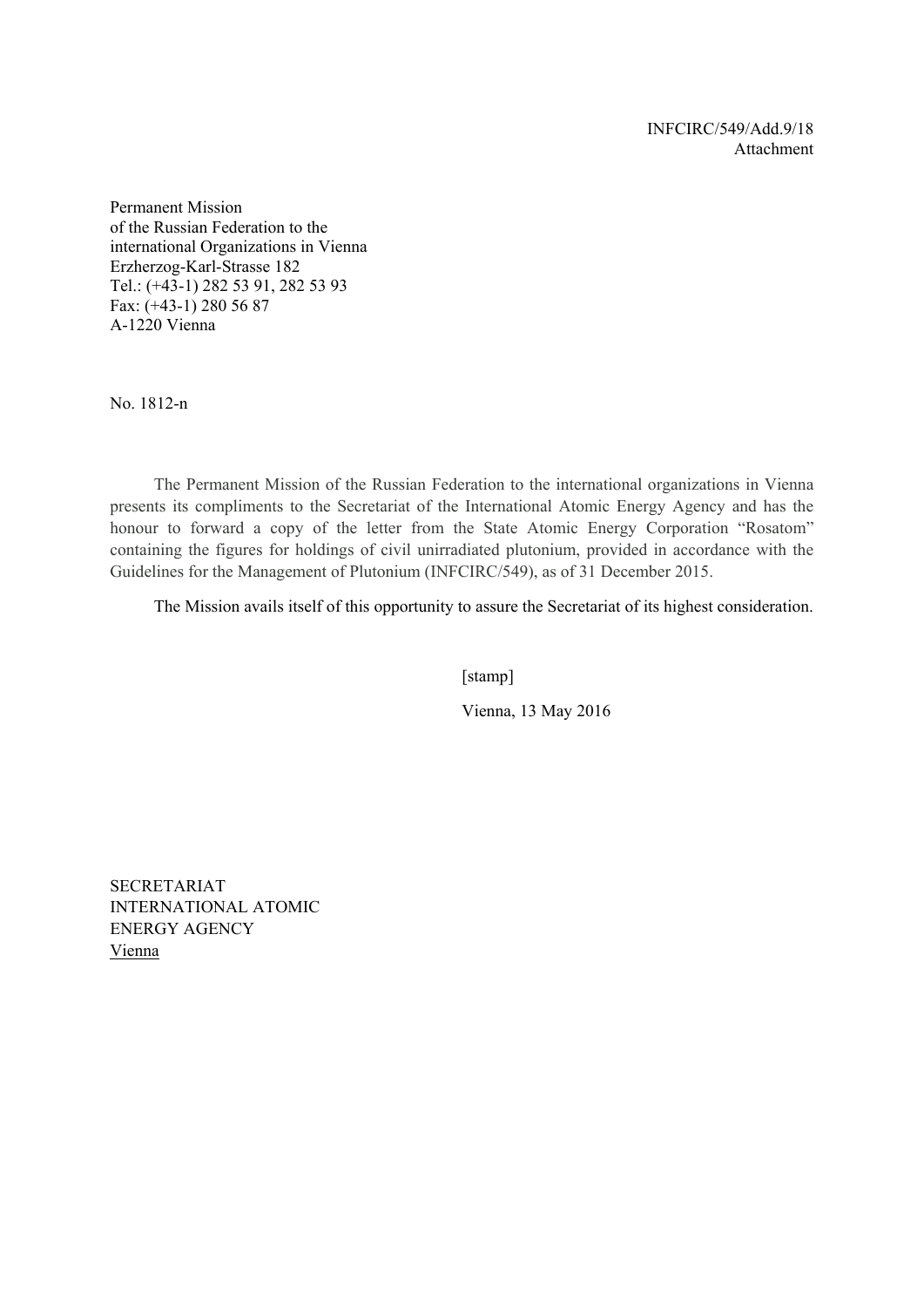State Atomic Energy Corporation "Rosatom" 24, Bolshaya Ordynka Str., Moscow, 119017, Russia

2016-04-25 No. 1-7.1/15760

Subject: Plutonium holdings

 In accordance with paragraph 14 of the Guidelines for the Management of Plutonium, I am sending you the annual figures for holdings of civil unirradiated plutonium, in the format set out in Annex B of the Guidelines, and the estimated amounts of plutonium contained in spent civil reactor fuel, in the format set out in Annex C of the Guidelines, as of 2015-12-31.

Enc.: 2 pages

(signed)

M.P. Belyaeva Director, International Relations Department

IAEA Secretariat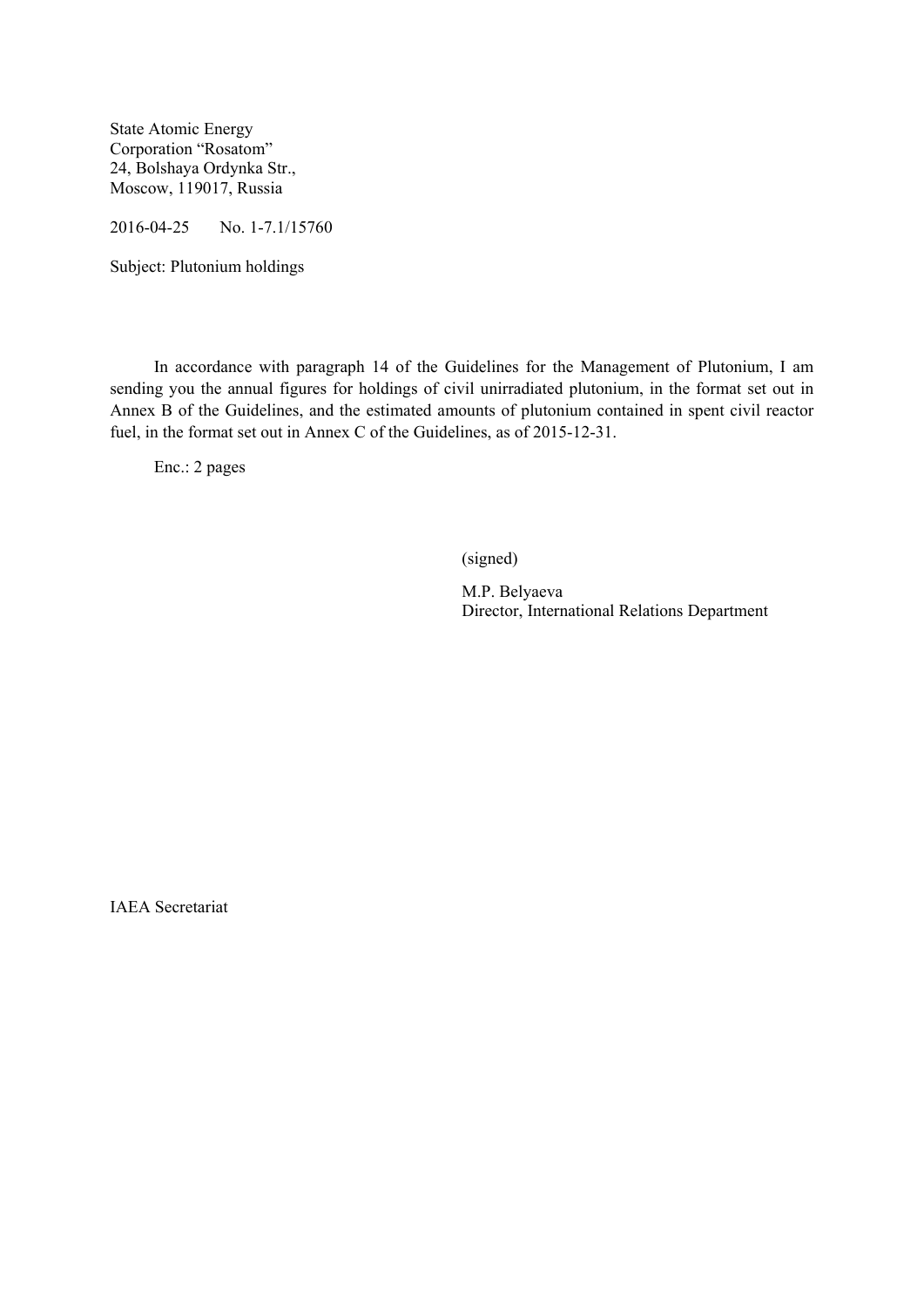## ANNEX B

|  |  | Annual figures for holdings of civil unirradiated plutonium |  |
|--|--|-------------------------------------------------------------|--|
|  |  |                                                             |  |

| National totals*<br>(in kilograms) |                                                                                                                                                                                                                            | as of 31 December 2015 | $(31$ December 2014) |
|------------------------------------|----------------------------------------------------------------------------------------------------------------------------------------------------------------------------------------------------------------------------|------------------------|----------------------|
| 1.                                 | Unirradiated separated plutonium in<br>product stores at reprocessing plants.                                                                                                                                              | 53 100                 | (52 000)             |
| 2.                                 | Unirradiated separated plutonium in the<br>course of manufacture or fabrication and<br>plutonium contained in unirradiated semi-<br>fabricated or unfinished products at fuel or<br>other fabricating plants or elsewhere. |                        | $(-)$                |
| $\mathcal{E}$                      | Plutonium contained in unirradiated MOX<br>fuel or other fabricated products at reactor<br>sites or elsewhere.                                                                                                             | 1500                   | (300)                |
| 4.                                 | Unirradiated separated plutonium held<br>elsewhere.                                                                                                                                                                        | 800                    | (1300)               |
| Note:                              |                                                                                                                                                                                                                            |                        |                      |
| (i)                                | Plutonium included in lines 1–4 above<br>belonging to foreign bodies.                                                                                                                                                      | 0.3                    | (0.3)                |
| (ii)                               | Plutonium in any of the forms in lines 1–4<br>above held in locations in other countries<br>and therefore not included above.                                                                                              | 0.6                    | (0.6)                |

\* Rounded to 100 kg

 $\mathcal{L}_\text{max}$